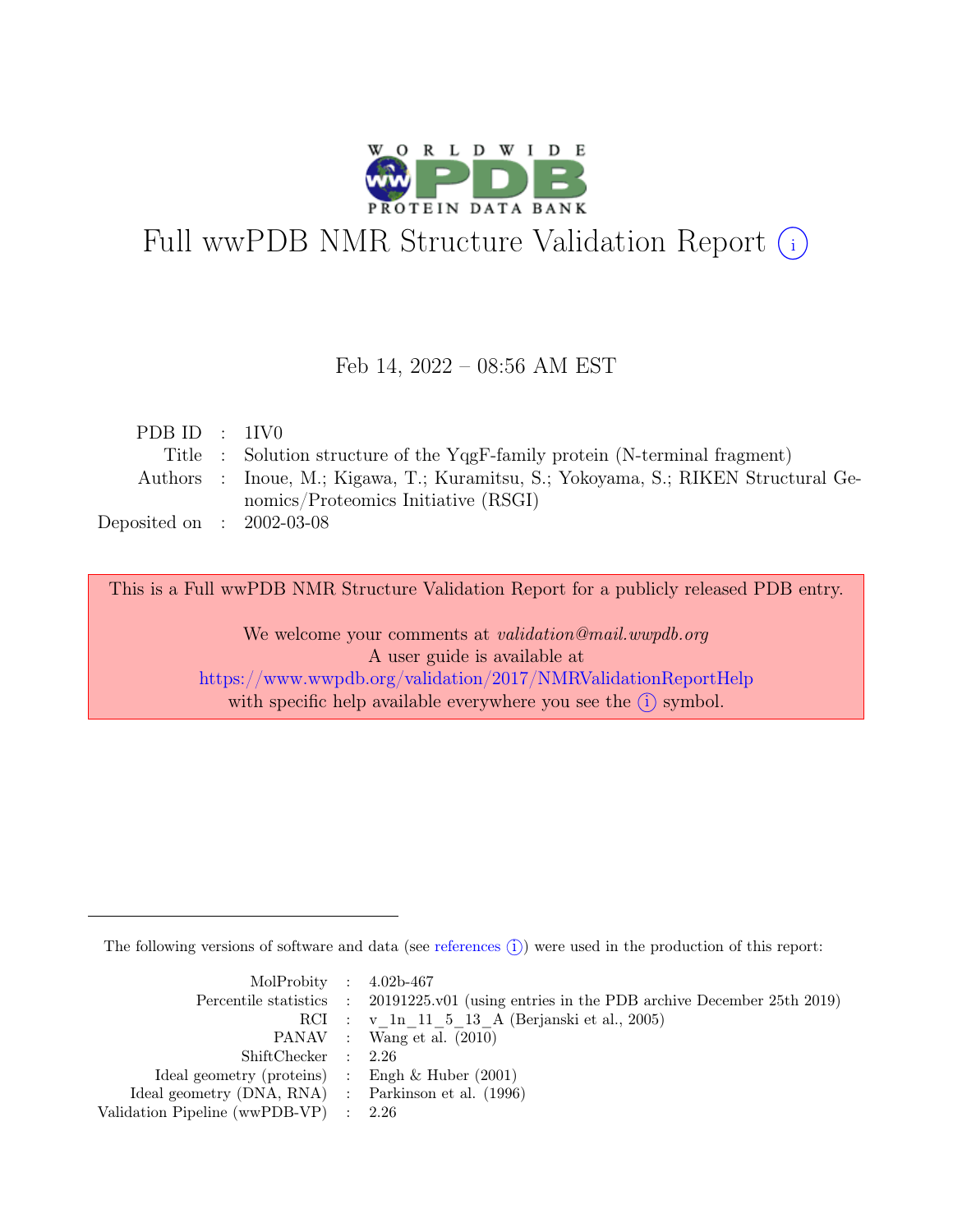## 1 Overall quality at a glance  $(i)$

The following experimental techniques were used to determine the structure: SOLUTION NMR

The overall completeness of chemical shifts assignment was not calculated.

Percentile scores (ranging between 0-100) for global validation metrics of the entry are shown in the following graphic. The table shows the number of entries on which the scores are based.



| Metric.               | Whole archive | NMR archive   |
|-----------------------|---------------|---------------|
|                       | $(\#Entries)$ | $(\#Entries)$ |
| Clashscore            | 158937        | 12864         |
| Ramachandran outliers | 154571        | 11451         |
| Sidechain outliers    | 154315        | 11428         |

The table below summarises the geometric issues observed across the polymeric chains and their fit to the experimental data. The red, orange, yellow and green segments indicate the fraction of residues that contain outliers for  $>=$  3, 2, 1 and 0 types of geometric quality criteria. A cyan segment indicates the fraction of residues that are not part of the well-defined cores, and a grey segment represents the fraction of residues that are not modelled. The numeric value for each fraction is indicated below the corresponding segment, with a dot representing fractions  $\langle=5\%$ 

|                         | Quality of chain | Length | hain! |  |
|-------------------------|------------------|--------|-------|--|
| 98<br>34%<br>33%<br>33% |                  |        |       |  |

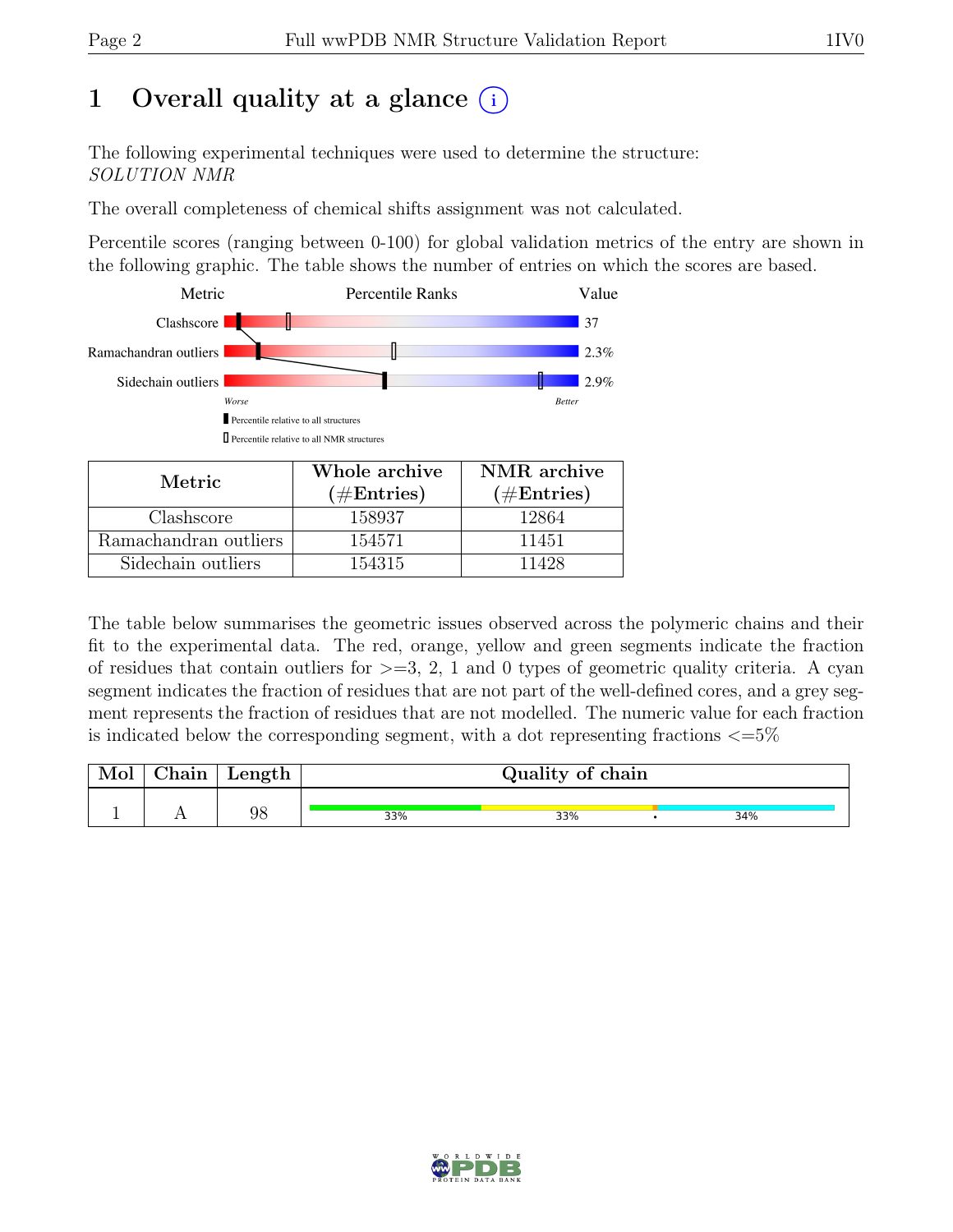## 2 Ensemble composition and analysis  $(i)$

This entry contains 10 models. Model 9 is the overall representative, medoid model (most similar to other models). The authors have identified model 1 as representative, based on the following criterion: lowest energy.

The following residues are included in the computation of the global validation metrics.

| Well-defined (core) protein residues      |                                |  |
|-------------------------------------------|--------------------------------|--|
| Well-defined core   Residue range (total) | Backbone RMSD (Å) Medoid model |  |
| A:2-A:18, A:28-A:57, A:73-                | $\rm 0.31$                     |  |
| A:90 $(65)$                               |                                |  |

Ill-defined regions of proteins are excluded from the global statistics.

Ligands and non-protein polymers are included in the analysis.

The models can be grouped into 2 clusters and 1 single-model cluster was found.

| Cluster number        | Models           |
|-----------------------|------------------|
|                       | 2, 4, 5, 6, 8, 9 |
|                       | 3.7.10           |
| Single-model clusters |                  |

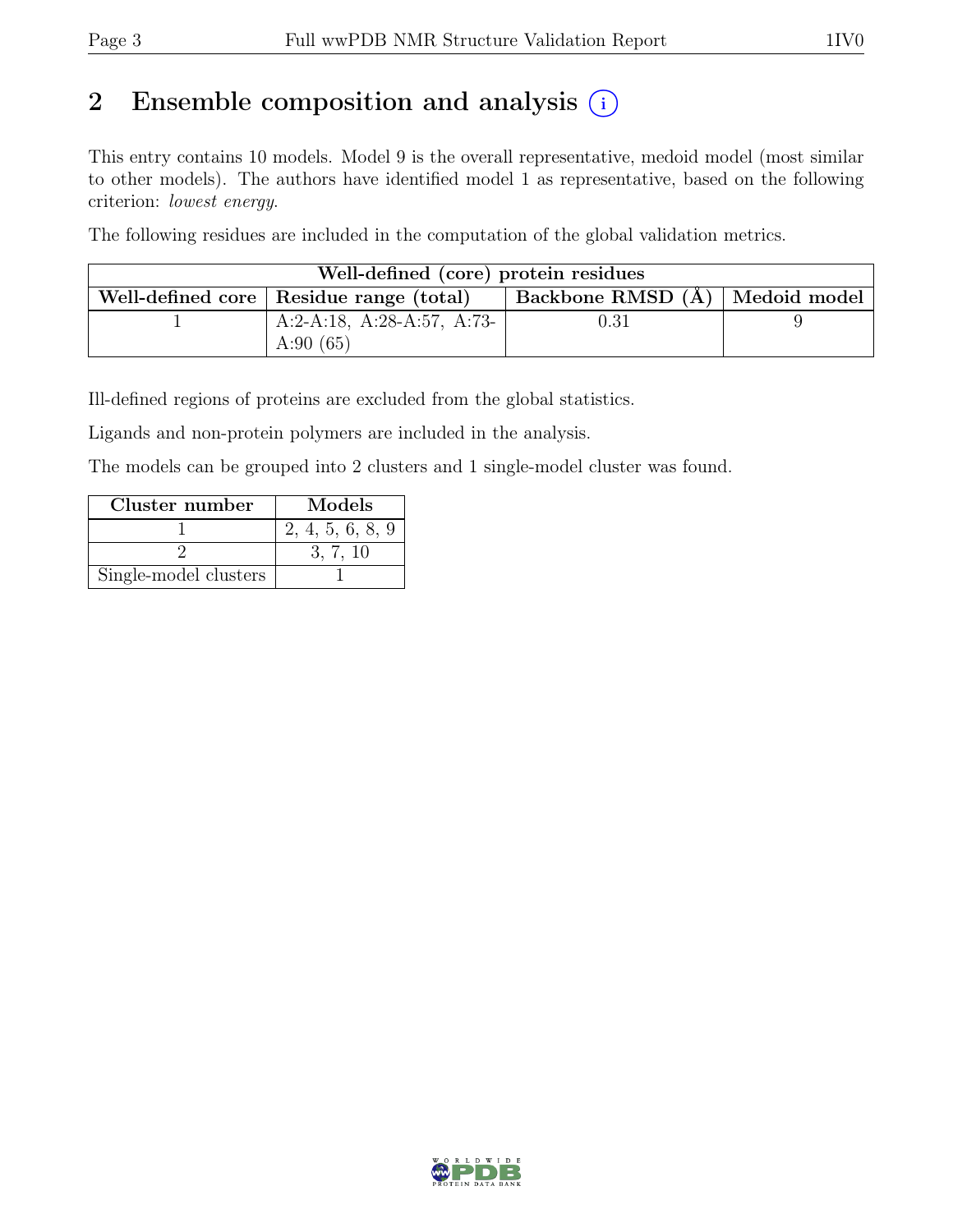## 3 Entry composition  $\circled{\scriptstyle i}$

There is only 1 type of molecule in this entry. The entry contains 1534 atoms, of which 785 are hydrogens and 0 are deuteriums.

• Molecule 1 is a protein called hypothetical protein.

| Mol | Chain Residues |                | $\rm{Atoms}$ |     | Trace |
|-----|----------------|----------------|--------------|-----|-------|
|     |                | $\text{Total}$ | . н.         |     |       |
|     | 98             | 1534           | 473 785 135  | 140 |       |

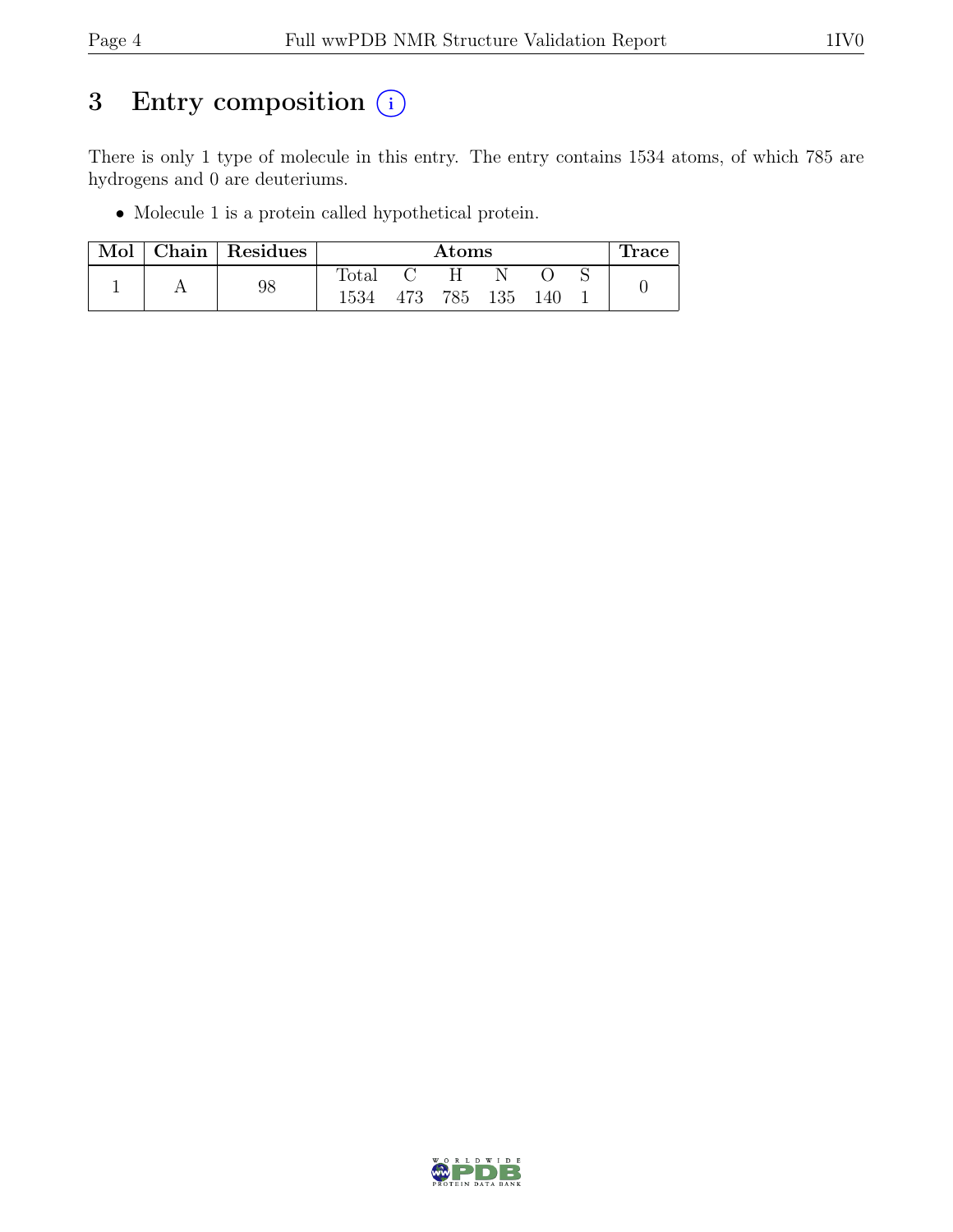# 4 Residue-property plots (i)

#### <span id="page-4-0"></span>4.1 Average score per residue in the NMR ensemble

These plots are provided for all protein, RNA, DNA and oligosaccharide chains in the entry. The first graphic is the same as shown in the summary in section 1 of this report. The second graphic shows the sequence where residues are colour-coded according to the number of geometric quality criteria for which they contain at least one outlier:  $green = 0$ ,  $yellow = 1$ ,  $orange = 2$  and  $red =$ 3 or more. Stretches of 2 or more consecutive residues without any outliers are shown as green connectors. Residues which are classified as ill-defined in the NMR ensemble, are shown in cyan with an underline colour-coded according to the previous scheme. Residues which were present in the experimental sample, but not modelled in the final structure are shown in grey.

• Molecule 1: hypothetical protein



#### 4.2 Scores per residue for each member of the ensemble

Colouring as in section [4.1](#page-4-0) above.

#### 4.2.1 Score per residue for model 1

• Molecule 1: hypothetical protein



#### 4.2.2 Score per residue for model 2

• Molecule 1: hypothetical protein



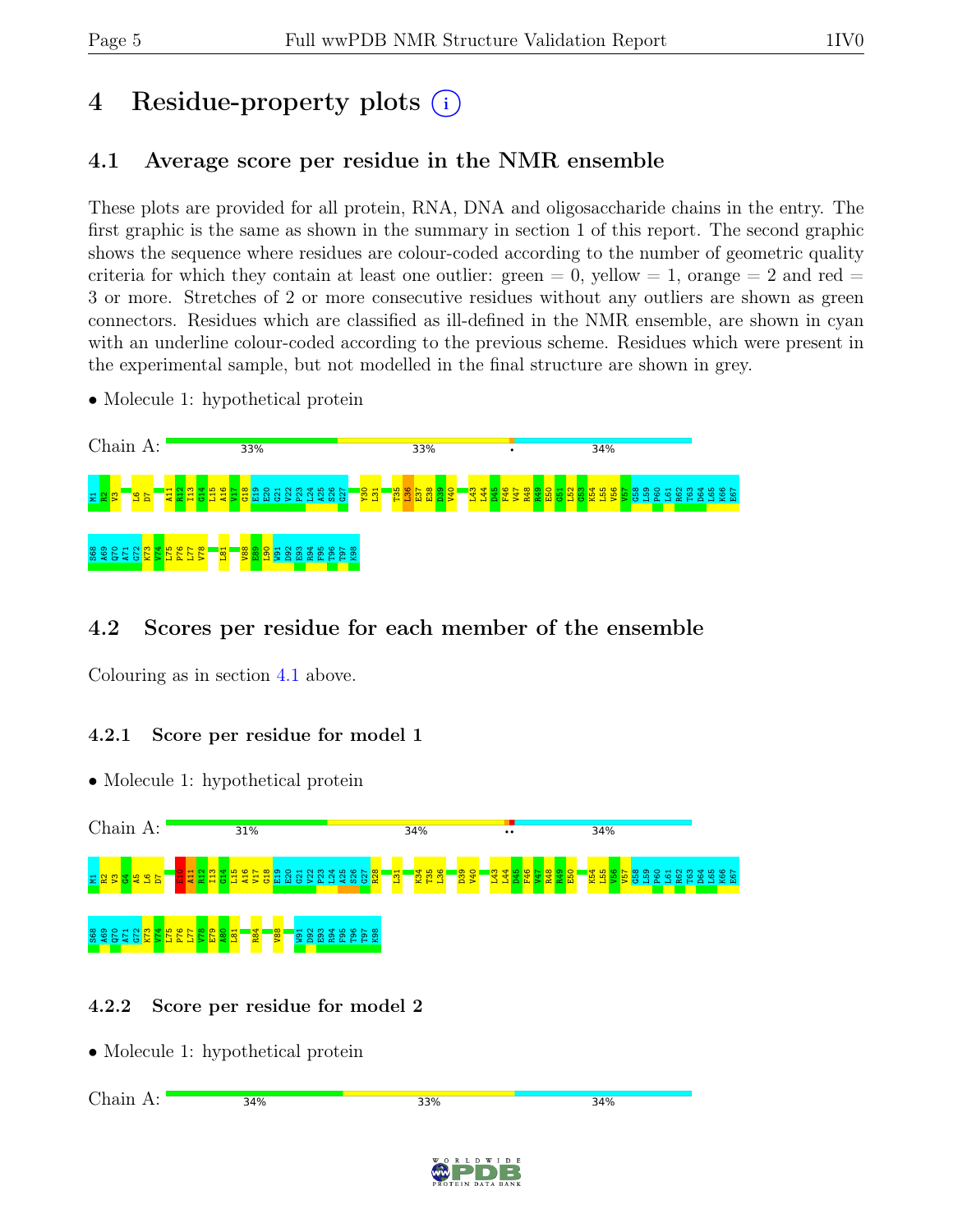# M1R2V3G4A5L6G9E10 L15 G18 E19 E20 G21 V22 P23 L24 A25 S26 G27 Y30 L31 T35 L36 E37 E38 D39 V40 L43 L44 D45 F46 V47 R48 R49 E50 G51 L52 G53 K54 L55 V56 V57 G58 L59 P60 L61 R62 T63 D64 L65 K66 E67 S68 A69 <mark>ិត ខេត្ត P7</mark><br>ក្នុង <mark>ខេត្ត P</mark>8 មិន មិន មិន E

#### 4.2.3 Score per residue for model 3

• Molecule 1: hypothetical protein



#### 4.2.4 Score per residue for model 4

• Molecule 1: hypothetical protein



#### 4.2.5 Score per residue for model 5

• Molecule 1: hypothetical protein



#### 4.2.6 Score per residue for model 6

• Molecule 1: hypothetical protein

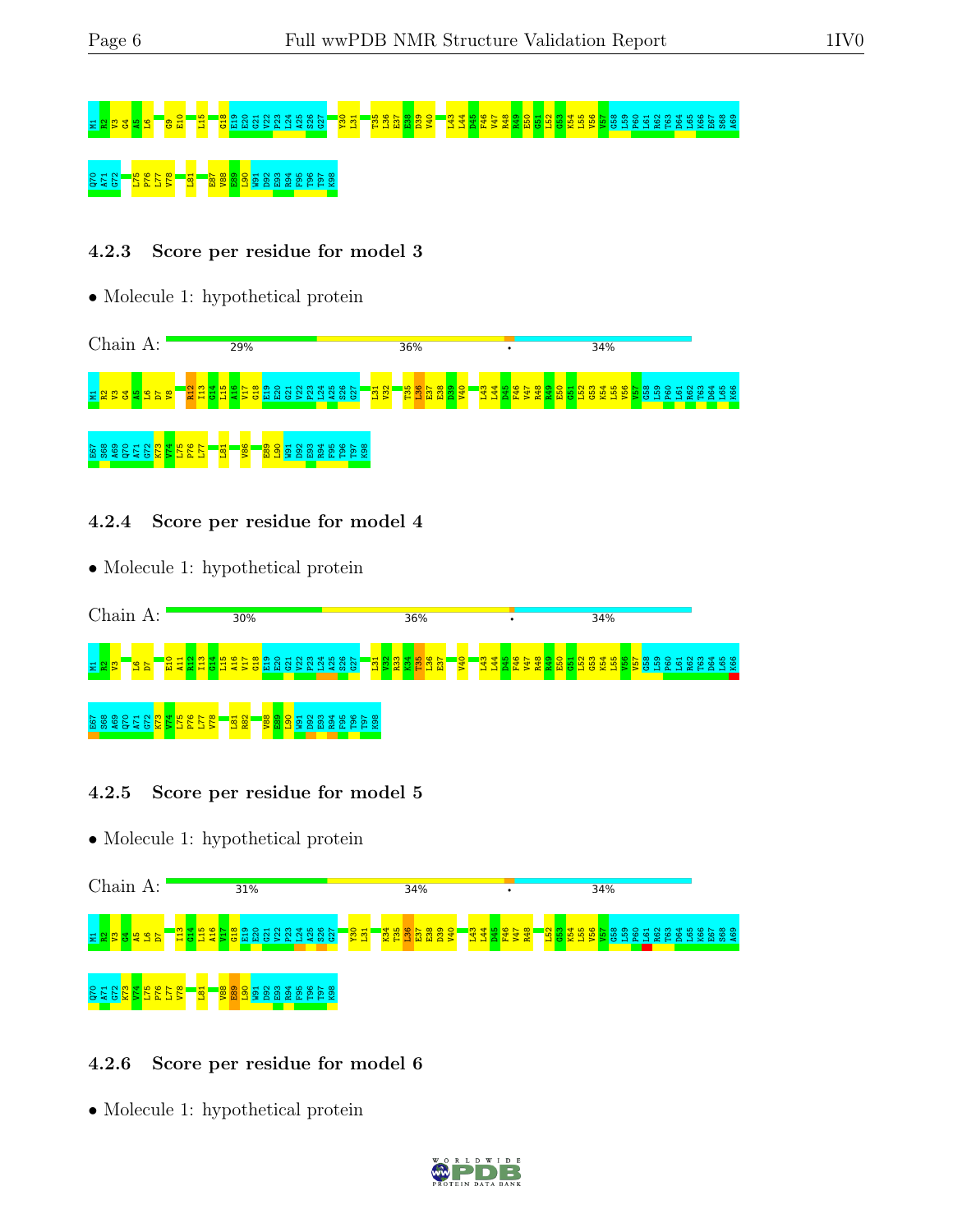

#### 4.2.7 Score per residue for model 7

• Molecule 1: hypothetical protein



#### 4.2.8 Score per residue for model 8

• Molecule 1: hypothetical protein

| Chain A:          |                 |                                 |             |                     |   |    | 29% |   |     |                |           |   |    |              |  |                      | 37% |                                     |           |  |   | ٠ |  |  |   | 34% |    |  |            |  |  |                      |
|-------------------|-----------------|---------------------------------|-------------|---------------------|---|----|-----|---|-----|----------------|-----------|---|----|--------------|--|----------------------|-----|-------------------------------------|-----------|--|---|---|--|--|---|-----|----|--|------------|--|--|----------------------|
| 불월                | $\frac{26}{10}$ | $\frac{11}{11}$ $\frac{13}{11}$ |             | ₩<br>÷<br><b>c5</b> |   | a. |     | m | Tr1 | <b>C5</b><br>- |           |   | Æ. | ဖေ<br>$\tau$ |  | <b><u>saggar</u></b> |     | <b>kg</b><br><b>agg</b><br><b>a</b> | <b>0P</b> |  | ò |   |  |  | 5 |     | lе |  | $\alpha$ H |  |  | ∞ ာ<br>ന<br>$m \neq$ |
| <b>275</b><br>275 | Ξī<br>$\Delta$  |                                 | $\mathbf -$ |                     | 留 |    |     | × |     | m              | بہ<br>Tr. | - |    |              |  |                      |     |                                     |           |  |   |   |  |  |   |     |    |  |            |  |  |                      |

#### 4.2.9 Score per residue for model 9 (medoid)

• Molecule 1: hypothetical protein



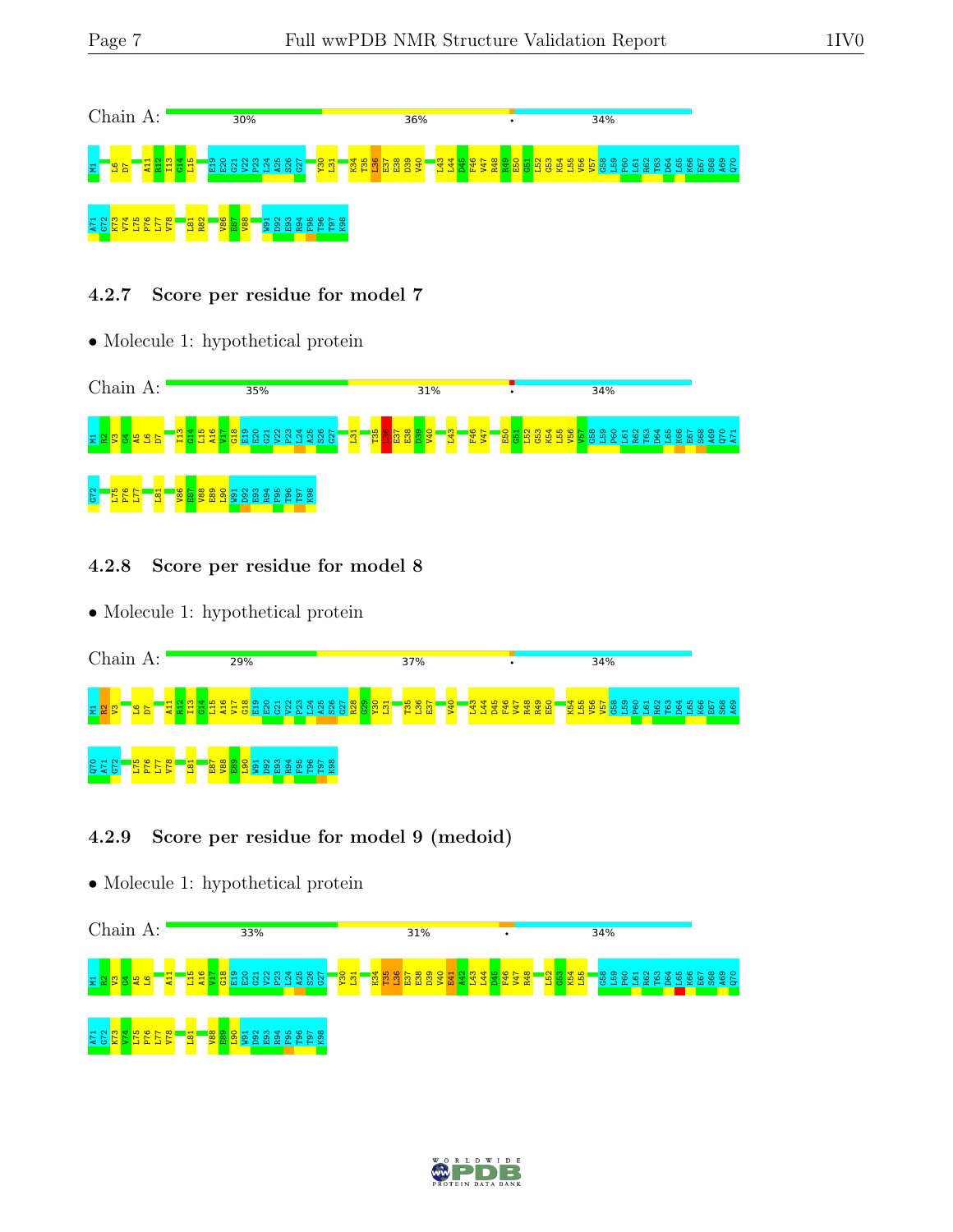#### 4.2.10 Score per residue for model 10

 $\bullet$  Molecule 1: hypothetical protein



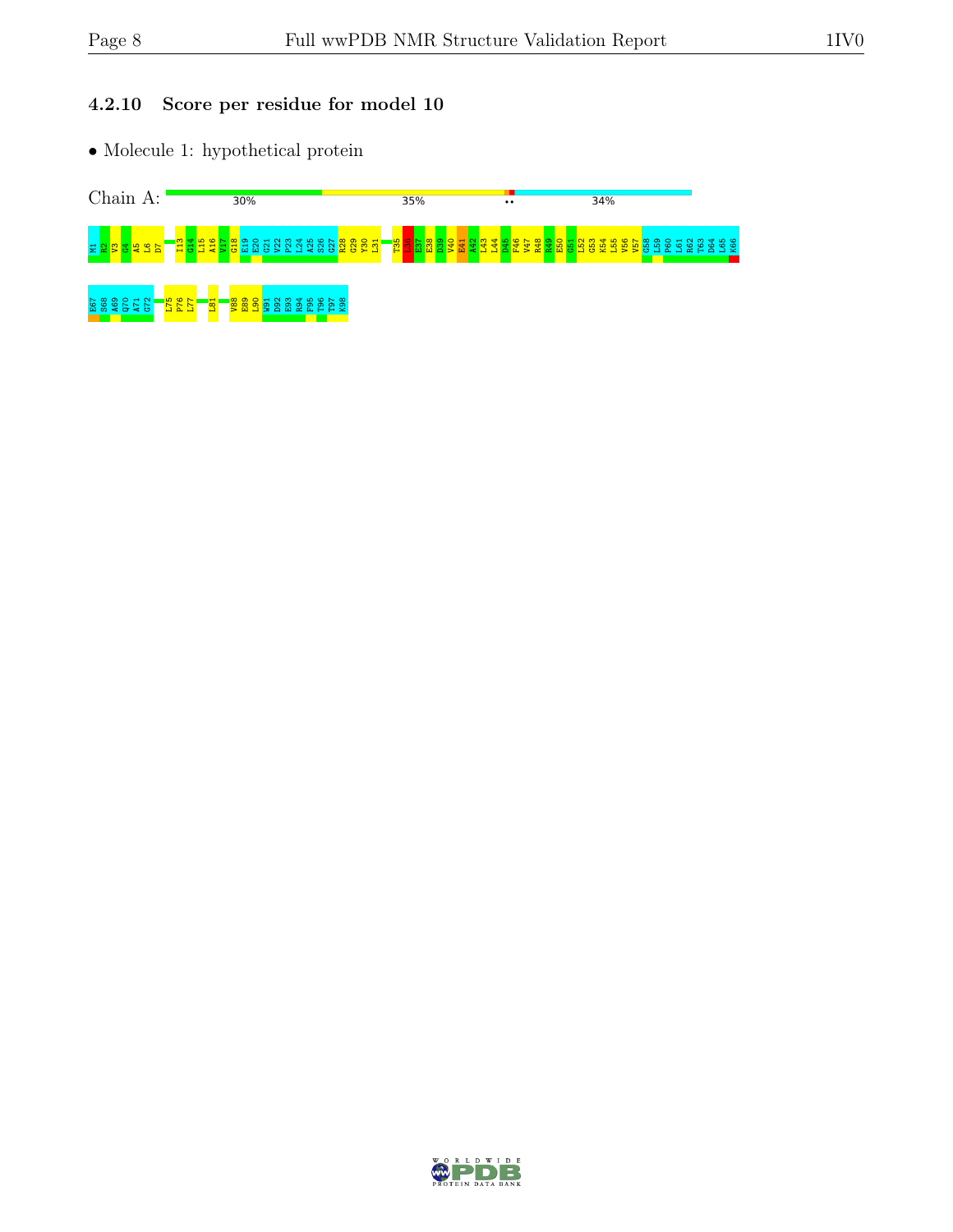## 5 Refinement protocol and experimental data overview  $(i)$

The models were refined using the following method: *torsion angle dynamics,simulated anneal*ing.

Of the 100 calculated structures, 10 were deposited, based on the following criterion: target function.

The following table shows the software used for structure solution, optimisation and refinement.

| Software name   Classification |                    | Version |
|--------------------------------|--------------------|---------|
| CNS                            | structure solution |         |
| NNS                            | refinement         |         |

No chemical shift data was provided.

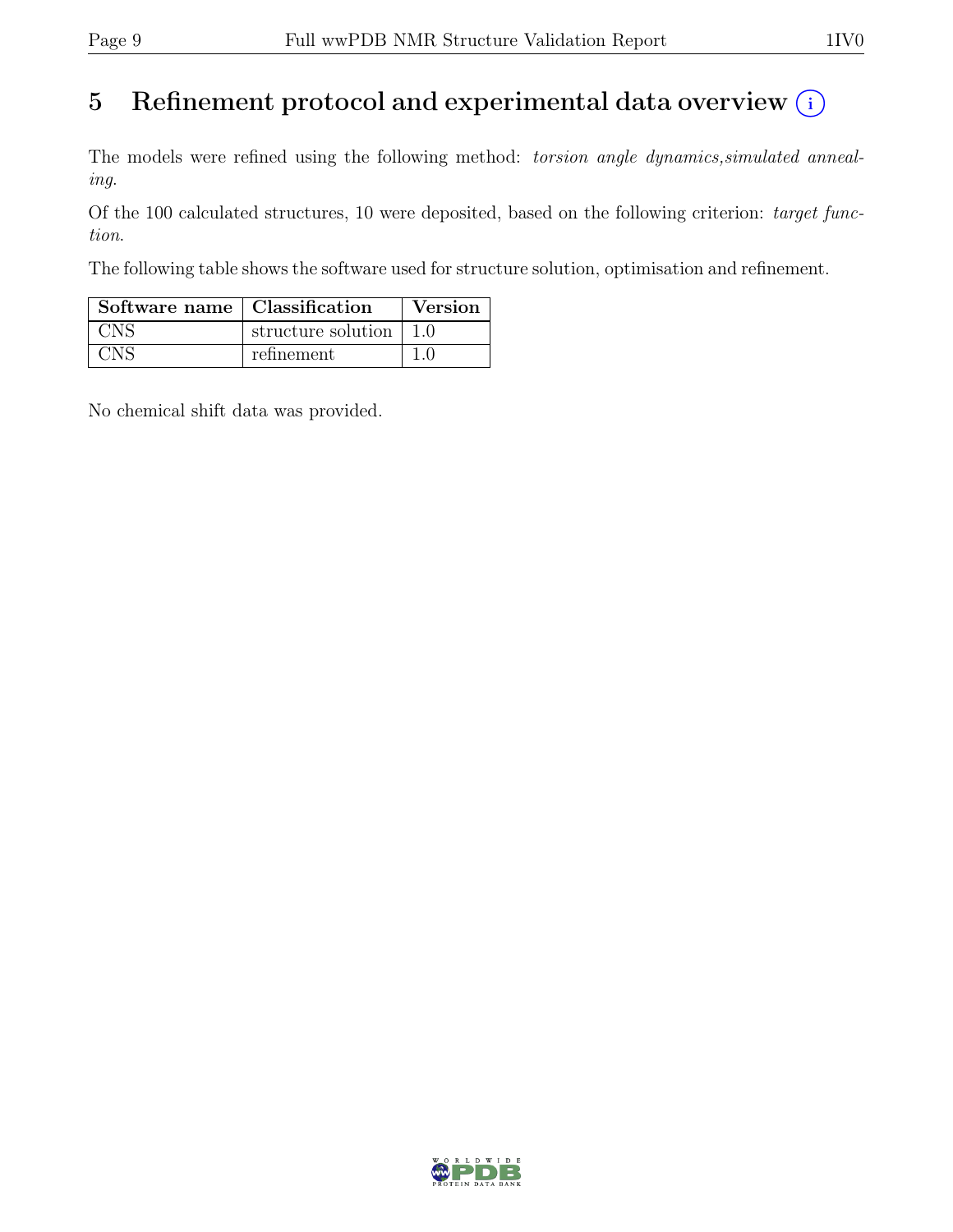## 6 Model quality  $(i)$

## 6.1 Standard geometry  $(i)$

There are no covalent bond-length or bond-angle outliers.

There are no bond-length outliers.

There are no bond-angle outliers.

There are no chirality outliers.

There are no planarity outliers.

#### 6.2 Too-close contacts  $(i)$

In the following table, the Non-H and H(model) columns list the number of non-hydrogen atoms and hydrogen atoms in each chain respectively. The H(added) column lists the number of hydrogen atoms added and optimized by MolProbity. The Clashes column lists the number of clashes averaged over the ensemble.

|     |     |      | Mol   Chain   Non-H   H(model)   H(added)   Clashes |      |     |
|-----|-----|------|-----------------------------------------------------|------|-----|
|     |     | 498  | 540                                                 | 540  |     |
| All | All | 4980 | 5400                                                | 5400 | 381 |

The all-atom clashscore is defined as the number of clashes found per 1000 atoms (including hydrogen atoms). The all-atom clashscore for this structure is 37.

| Atom-1             | Atom-2              | $Clash(\AA)$ | Distance(A) |                | Models         |  |
|--------------------|---------------------|--------------|-------------|----------------|----------------|--|
|                    |                     |              |             | Worst          | Total          |  |
| 1:A:43:LEU:HD13    | 1:A:77:LEU:HD22     | 1.04         | 1.07        | 6              | $\overline{5}$ |  |
| 1:A:55:LEU:HD23    | 1: A:81: LEU:HD13   | 0.93         | 1.40        | 7              | 10             |  |
| 1:A:36:LEU:HD22    | 1: A:37: GLU: N     | 0.91         | 1.80        | $\overline{7}$ | 1              |  |
| 1:A:43:LEU:HD13    | 1:A:77:LEU:CD2      | 0.90         | 1.97        | 10             | 5              |  |
| 1:A:43:LEU:CD1     | 1:A:77:LEU:HD22     | 0.88         | 1.98        | 6              | $\overline{4}$ |  |
| 1: A:3: VAL: HG12  | 1: A:18: GLY:O      | 0.82         | 1.73        | $\overline{4}$ | 9              |  |
| 1: A:54: LYS:O     | 1: A: 55: LEU: HD13 | 0.82         | 1.75        | 1              | 10             |  |
| 1: A:36: LEU:O     | 1: A:40: VAL: HG23  | 0.80         | 1.77        | $\overline{4}$ | 10             |  |
| 1: A:90: LEU: HD12 | 1: A:90: LEU:O      | 0.78         | 1.78        | $\overline{2}$ | 3              |  |
| 1:A:12:ARG:CZ      | 1: A:32: VAL: HG22  | 0.76         | 2.11        | 3              | 1              |  |
| 1: A:34: LYS:O     | 1: A:35:THR:HG23    | 0.76         | 1.80        | 9              | $\overline{2}$ |  |
| 1: A: 43: LEU: O   | 1:A:47:VAL:HG23     | 0.75         | 1.80        | 10             | 8              |  |
| 1:A:78:VAL:HG13    | 1: A:88: VAL: HG11  | 0.75         | 1.58        | 5              | 6              |  |
| 1: A:3: VAL: HG23  | 1:A:54:LYS:HG3      | 0.75         | 1.56        | 5              | 1              |  |

All unique clashes are listed below, sorted by their clash magnitude.

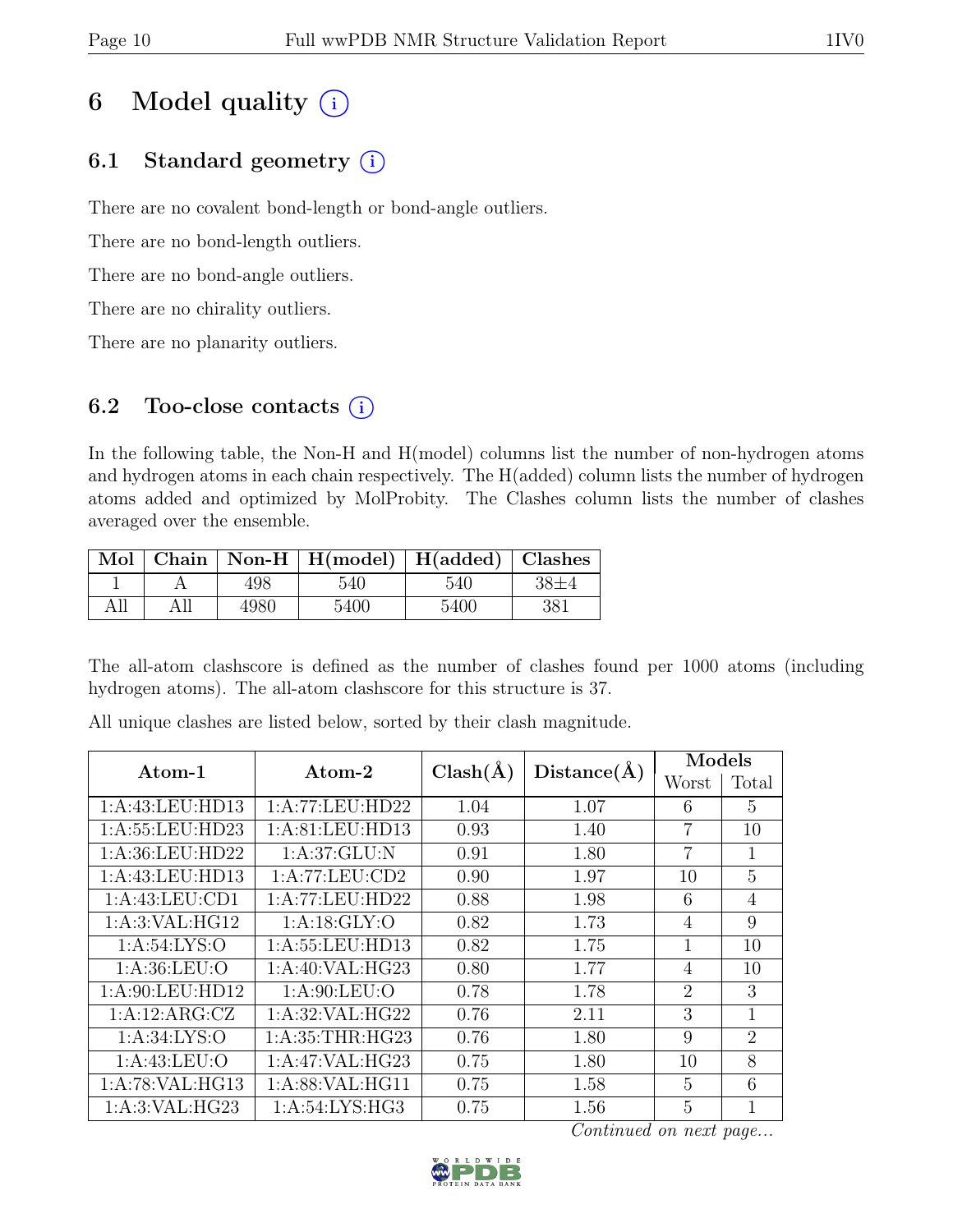| Continueu from pretious page |                   |              |                   | Models           |                |
|------------------------------|-------------------|--------------|-------------------|------------------|----------------|
| Atom-1                       | Atom-2            | $Clash(\AA)$ | Distance(A)       | Worst            | Total          |
| 1: A:54: LYS:C               | 1:A:55:LEU:HD22   | 0.74         | 2.04              | 9                | 10             |
| 1: A:6: LEU:O                | 1:A:57:VAL:HG13   | 0.73         | 1.83              | 10               | $\mathbf{1}$   |
| 1:A:15:LEU:HD11              | 1:A:31:LEU:HD11   | 0.72         | 1.61              | 8                | $\mathbf{1}$   |
| 1:A:45:ASP:O                 | 1:A:49:ARG:HG2    | 0.71         | 1.84              | $8\,$            | $\mathbf{1}$   |
| 1:A:5:ALA:HB3                | 1:A:16:ALA:HB3    | 0.71         | 1.60              | $\boldsymbol{9}$ | $\overline{5}$ |
| 1:A:4:GLY:O                  | 1:A:56:VAL:HG12   | 0.70         | 1.85              | $\overline{3}$   | $\overline{2}$ |
| 1: A:3: VAL: HG23            | 1: A:54: LYS: HG2 | 0.68         | 1.65              | $\overline{2}$   | $\overline{2}$ |
| 1: A:35:THR:HG22             | 1: A:36: LEU:H    | 0.67         | 1.49              | $\mathbf 1$      | $\overline{4}$ |
| 1:A:46:PHE:CE2               | 1:A:52:LEU:HD11   | 0.66         | 2.26              | $\overline{2}$   | 8              |
| 1:A:15:LEU:HD11              | 1:A:31:LEU:HD22   | 0.65         | 1.69              | $\overline{4}$   | $\overline{3}$ |
| 1: A:36:LEU:H                | 1:A:36:LEU:HD12   | 0.63         | $\overline{1.53}$ | $\,6$            | $\overline{2}$ |
| 1:A:90:LEU:HD23              | 1:A:90:LEU:H      | 0.62         | 1.55              | $\sqrt{3}$       | $\mathbf 1$    |
| 1:A:2:ARG:NE                 | 1:A:17:VAL:HG12   | 0.61         | 2.11              | $\overline{3}$   | $\mathbf 1$    |
| 1: A:6: LEU: HD11            | 1:A:43:LEU:HD22   | 0.61         | 1.73              | $\overline{8}$   | $\overline{9}$ |
| 1:A:90:LEU:HD23              | 1:A:90:LEU:N      | 0.61         | 2.11              | 10               | $\overline{2}$ |
| 1:A:75:LEU:N                 | 1:A:76:PRO:HD2    | 0.60         | 2.11              | $\overline{3}$   | $\overline{5}$ |
| 1:A:7:ASP:O                  | 1:A:13:ILE:HG23   | 0.60         | 1.95              | $\overline{4}$   | $\overline{3}$ |
| 1:A:78:VAL:HG12              | 1:A:82:ARG:NH1    | 0.60         | 2.12              | $\overline{6}$   | $\mathbf{1}$   |
| 1:A:55:LEU:HD23              | 1:A:81:LEU:CD1    | 0.60         | 2.24              | 10               | $\overline{3}$ |
| 1: A:31: LEU: N              | 1:A:31:LEU:HD12   | 0.60         | 2.10              | $8\,$            | $\mathbf{1}$   |
| 1:A:77:LEU:C                 | 1:A:77:LEU:HD13   | 0.59         | 2.18              | $8\,$            | $\overline{5}$ |
| 1:A:36:LEU:HD23              | 1: A:36: LEU: N   | 0.59         | 2.11              | 10               | $\mathbf{1}$   |
| 1: A:46:PHE: CZ              | 1: A:52:LEU:HD11  | 0.59         | 2.33              | $\overline{2}$   | $\overline{4}$ |
| 1: A:44:LEU:O                | 1:A:48:ARG:HG2    | 0.58         | 1.97              | $8\,$            | 6              |
| 1: A:35:THR:O                | 1: A:38: GLU: N   | 0.58         | 2.36              | 3                | $\sqrt{6}$     |
| 1:A:40:VAL:HG13              | 1:A:77:LEU:HD23   | 0.57         | 1.76              | $\boldsymbol{9}$ | $\overline{5}$ |
| 1: A:75:LEU: C               | 1:A:75:LEU:HD13   | 0.57         | 2.19              | 10               | $\mathfrak{Z}$ |
| 1:A:31:LEU:HD23              | 1: A:31: LEU: N   | 0.57         | 2.14              | $\overline{7}$   | $\overline{4}$ |
| 1:A:90:LEU:HD22              | 1: A:90: LEU: N   | 0.57         | 2.15              | 9                | $\overline{2}$ |
| 1:A:3:VAL:HG23               | 1: A:54: LYS:HB3  | 0.57         | 1.76              | 10               | $\mathbf{1}$   |
| 1:A:36:LEU:HD23              | 1: A:36: LEU:H    | 0.57         | 1.60              | $\sqrt{2}$       | $\mathbf{1}$   |
| 1:A:36:LEU:HD23              | 1:A:73:LYS:HG2    | 0.56         | 1.76              | $\overline{5}$   | $\mathbf{1}$   |
| 1:A:12:ARG:NH1               | 1: A:32:VAL:HG22  | 0.56         | 2.15              | $\overline{3}$   | $\mathbf{1}$   |
| 1:A:55:LEU:HD22              | 1: A: 55: LEU: N  | 0.56         | $2.16\,$          | $\overline{7}$   | 10             |
| 1:A:3:VAL:HG23               | 1:A:54:LYS:CG     | 0.55         | 2.31              | $\overline{5}$   | $\mathbf{1}$   |
| 1:A:57:VAL:HB                | 1:A:90:LEU:HD13   | 0.55         | 1.77              | $\overline{4}$   | $\mathbf{1}$   |
| 1:A:36:LEU:HD13              | 1: A:36: LEU: N   | 0.55         | 2.14              | $\overline{7}$   | $\mathbf{1}$   |
| 1:A:7:ASP:O                  | 1:A:13:ILE:HA     | 0.55         | 2.02              | 10               | 8              |
| 1:A:15:LEU:HD11              | 1: A:31: LEU: HG  | 0.54         | 1.79              | $6\phantom{.}6$  | $\overline{5}$ |
| 1:A:31:LEU:HD23              | 1: A:31: LEU:H    | 0.54         | 1.61              | $\overline{4}$   | $\overline{4}$ |
| 1:A:15:LEU:HD11              | 1:A:31:LEU:CD2    | 0.54         | 2.32              | 9                | 3              |

Continued from previous page.

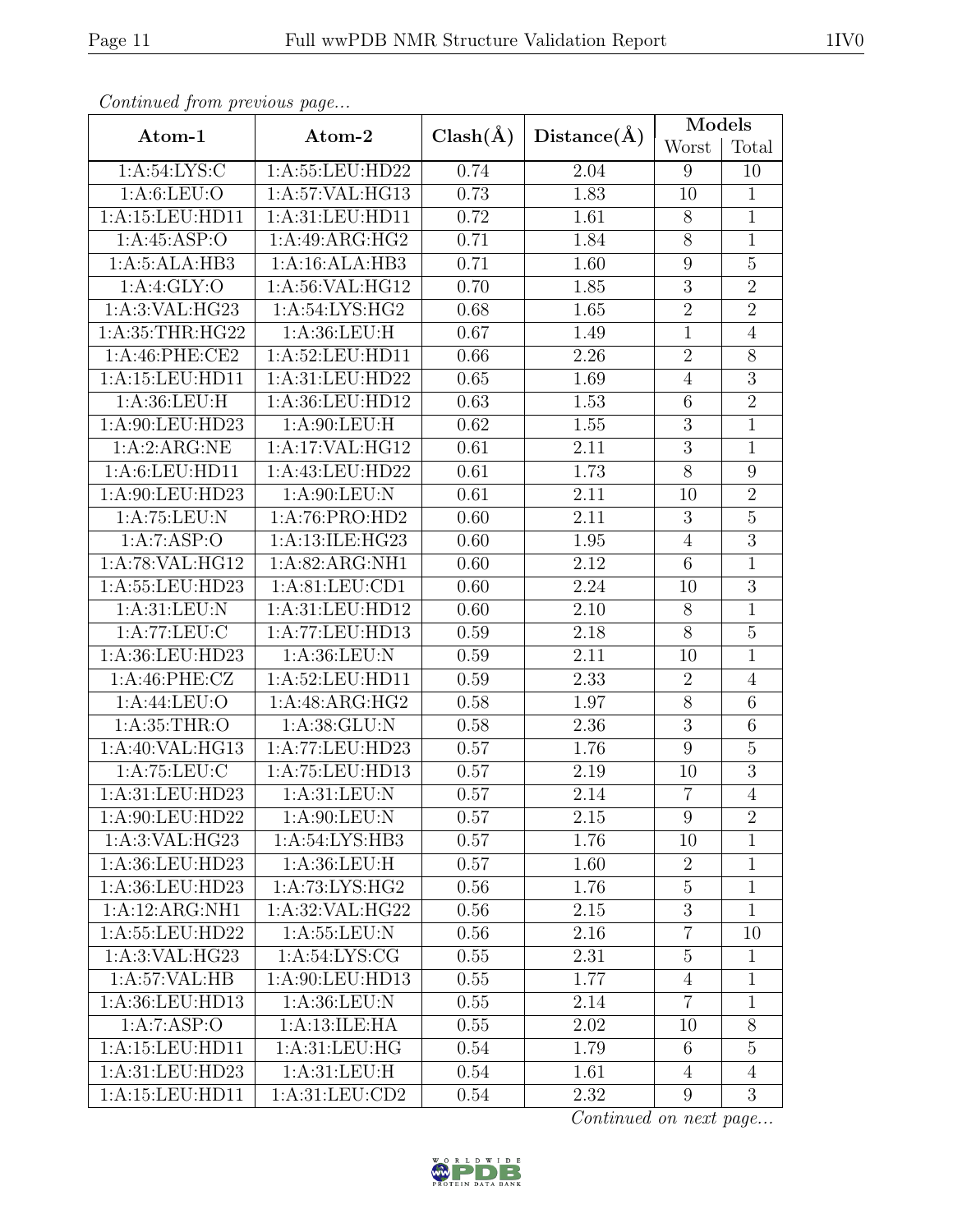| Continued from previous page        |                              | $Clash(\AA)$ |             | Models           |                |
|-------------------------------------|------------------------------|--------------|-------------|------------------|----------------|
| Atom-1                              | Atom-2                       |              | Distance(A) | Worst            | Total          |
| 1:A:15:LEU:HD21                     | 1:A:31:LEU:HD11              |              | 1.81        | 8                | 1              |
| 1:A:15:LEU:HD21                     | 1: A:31: LEU:CD1             |              | 2.32        | 10               | $\overline{3}$ |
| 1: A:36: LEU: N                     | 1:A:36:LEU:CD1               | 0.52         | 2.72        | $\overline{7}$   | $\mathbf{1}$   |
| 1: A:36: LEU:H                      | 1:A:36:LEU:HD23              | 0.52         | 1.63        | $8\,$            | $\mathbf{1}$   |
| 1:A:75:LEU:HD13                     | 1:A:75:LEU:O                 | 0.52         | 2.05        | $8\,$            | $\overline{3}$ |
| 1:A:17:VAL:HG21                     | 1:A:46:PHE:CZ                | 0.51         | 2.40        | $\mathbf{1}$     | $\mathbf{1}$   |
| 1:A:78:VAL:HG13                     | 1: A:88: VAL:CG1             | 0.51         | $2.35\,$    | $\sqrt{2}$       | $\overline{3}$ |
| 1:A:15:LEU:CD1                      | 1: A:31: LEU: HD11           | 0.51         | 2.34        | $8\,$            | $\mathbf{1}$   |
| 1:A:15:LEU:HD21                     | 1:A:31:LEU:HD22              | 0.51         | 1.83        | $\mathbf 1$      | $\overline{2}$ |
| 1: A:44:LEU:O                       | 1:A:48:ARG:HB3               | 0.51         | 2.05        | $\mathbf{1}$     | $\overline{2}$ |
| 1:A:40:VAL:HG12                     | 1:A:44:LEU:CD1               | 0.51         | 2.36        | $\overline{4}$   | $\mathbf{1}$   |
| 1: A:35:THR:N                       | 1: A:39: ASP:OD1             | 0.51         | 2.44        | 9                | $\overline{2}$ |
| 1: A:36: LEU:O                      | 1:A:40:VAL:CG2               | 0.51         | 2.59        | 10               | $\overline{3}$ |
| 1:A:36:LEU:HD22                     | 1:A:36:LEU:N                 | 0.50         | 2.21        | $\overline{4}$   | $\overline{1}$ |
| 1:A:90:LEU:HD23                     | 1: A:90: LEU: C              | 0.50         | 2.27        | $8\,$            | $\mathbf{1}$   |
| 1:A:75:LEU:N                        | 1: A:76: PRO:CD              | 0.50         | 2.74        | $\overline{2}$   | $\overline{6}$ |
| 1: A:36: LEU: N                     | 1:A:36:LEU:HD12              | 0.50         | 2.21        | $\mathbf{1}$     | $\mathbf{1}$   |
| 1:A:75:LEU:HD13                     | 1:A:75:LEU:C                 | 0.50         | 2.26        | $\overline{8}$   | $\mathbf{1}$   |
| 1: A: 10: GLU: O                    | 1:A:11:ALA:HB2               | 0.50         | 2.07        | $\mathbf{1}$     | $\overline{1}$ |
| 1: A:35:THR:O                       | 1:A:37:GLU:N                 | 0.50         | 2.45        | 9                | $\overline{5}$ |
| 1:A:36:LEU:HD12                     | 1:A:36:LEU:N                 | 0.50         | 2.22        | $\overline{3}$   | $\overline{2}$ |
| 1:A:90:LEU:HD12                     | 1: A:90: LEU: C              | 0.49         | 2.27        | $\overline{7}$   | $\overline{3}$ |
| 1:A:6:LEU:HD11                      | 1:A:43:LEU:CD2               | 0.49         | 2.37        | $\overline{2}$   | $\overline{2}$ |
| 1:A:56:VAL:HG23                     | 1: A:89: GLU:O               | 0.49         | 2.08        | 10               | $\overline{3}$ |
| 1:A:15:LEU:HD21                     | 1: A:31: LEU:CD2             | 0.49         | 2.37        | $\mathbf{1}$     | $\overline{4}$ |
| 1:A:36:LEU:N                        | 1:A:36:LEU:CD2               | 0.49         | 2.74        | 10               | $\overline{2}$ |
| 1:A:57:VAL:HG21                     | 1:A:78:VAL:CG2               | 0.49         | 2.38        | 8                | $\mathbf{1}$   |
| 1: A:90: LEU: N                     | 1: A:90: L <sub>EU:CD2</sub> | 0.48         | 2.76        | 10               | $\overline{3}$ |
| 1:A:15:LEU:HD11                     | 1: A:31: LEU: CG             | 0.48         | 2.39        | 10               | 4              |
| 1:A:81:LEU:HD12                     | 1: A:88: VAL: HG21           | 0.48         | 1.85        | 6                | 3              |
| 1: A:81: LEU:CD1                    | 1:A:88:VAL:HG21              | 0.48         | 2.39        | 10               | $\overline{4}$ |
| 1:A:15:LEU:HD11                     | 1:A:31:LEU:CD1               | 0.47         | 2.36        | 8                | $\mathbf{1}$   |
| 1:A:40:VAL:CG1                      | 1:A:77:LEU:HD23              | 0.47         | 2.40        | $\boldsymbol{2}$ | $\overline{4}$ |
| 1: A:13: ILE: O                     | 1: A:30: TYR: HA             | 0.47         | 2.09        | $8\,$            | $\mathbf{1}$   |
| 1:A:15:LEU:HD21                     | 1: A:31: LEU: HG             | 0.47         | 1.86        | 9                | $\mathbf{1}$   |
| 1:A:47:VAL:HG22                     | 1:A:55:LEU:HD11              | 0.46         | 1.86        | $\overline{3}$   | $\mathbf{1}$   |
| 1: A:53: GLY:O                      | 1:A:54:LYS:CG                | 0.46         | 2.64        | $\overline{4}$   | $\overline{4}$ |
| 1: A:56: VAL:O                      | 1:A:56:VAL:HG13              | 0.45         | $2.10\,$    | $\overline{5}$   | $\overline{2}$ |
| 1: A:34: LYS: CB                    | 1:A:38:GLU:HB2               |              | 2.42        | 9                | $\mathbf{1}$   |
| 1: A: 10: GLU:O                     | 1:A:11:ALA:HB3               | 0.45         | 2.11        | $\overline{4}$   | $\mathbf{1}$   |
| 1: A:29: GLY: C<br>1: A:30: TYR:CD1 |                              | 0.45         | 2.89        | 10               | $\mathbf{1}$   |

Continued from previous page.

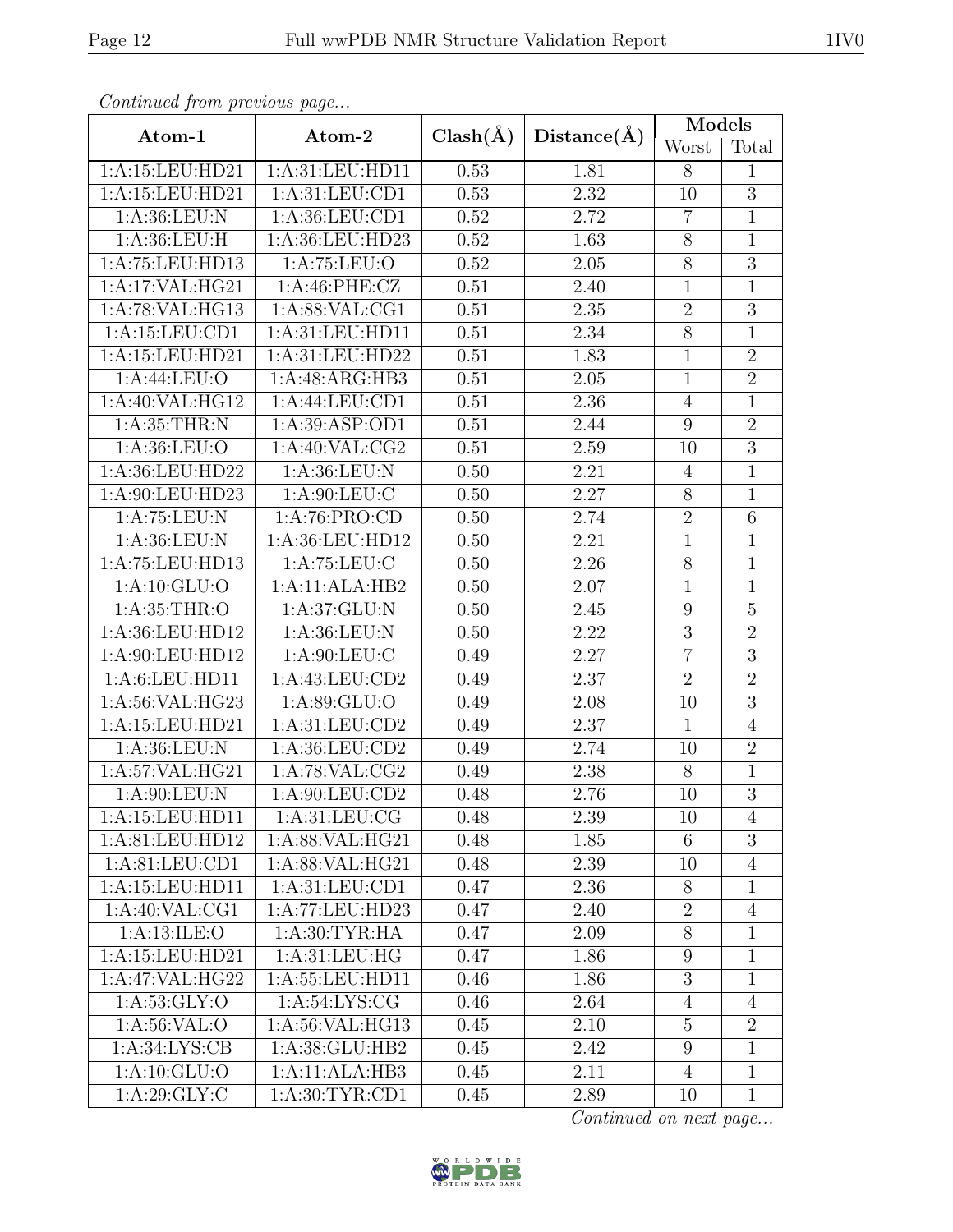| Continual from pretious page |                                      |              |                   | Models          |                |
|------------------------------|--------------------------------------|--------------|-------------------|-----------------|----------------|
| Atom-1                       | Atom-2                               | $Clash(\AA)$ | Distance(A)       | Worst           | Total          |
| 1: A:46: PHE:O               | 1: A:50: GLU:HB3                     | 0.45         | 2.12              | 10              | $\overline{7}$ |
| 1:A:77:LEU:HD13              | 1:A:77:LEU:O                         |              | 2.12              | 9               | $\overline{5}$ |
| 1: A:35:THR:O                | 1: A:36: LEU: C                      | 0.45         | 2.54              | $\sqrt{3}$      | $\overline{4}$ |
| 1:A:40:VAL:HG12              | 1:A:44:LEU:HG                        | 0.45         | 1.88              | $6\phantom{.}6$ | $\mathbf{1}$   |
| 1:A:46:PHE:CE2               | 1: A:52: LEU: CD1                    | 0.45         | 3.00              | $\overline{2}$  | $\mathbf{1}$   |
| 1: A:29: GLY:O               | 1: A:30: TYR: CG                     | 0.45         | 2.70              | 10              | $\overline{1}$ |
| $1:A:\overline{73:LYS:HB2}$  | 1:A:73:LYS:NZ                        | 0.45         | 2.27              | $\sqrt{3}$      | $\overline{1}$ |
| 1:A:15:LEU:CD1               | 1:A:31:LEU:HD22                      | 0.45         | 2.40              | $\overline{4}$  | $\mathbf{1}$   |
| 1:A:55:LEU:CD2               | 1:A:81:LEU:HD13                      | 0.45         | 2.30              | $\overline{2}$  | $\overline{1}$ |
| 1:A:2:ARG:N                  | 1:A:2:ARG:HD2                        | 0.44         | 2.27              | $8\,$           | $\mathbf{1}$   |
| 1:A:15:LEU:O                 | 1:A:28:ARG:N                         | 0.44         | 2.50              | 10              | $\overline{1}$ |
| 1:A:12:ARG:NH1               | 1:A:12:ARG:HB2                       | 0.44         | 2.28              | $\sqrt{3}$      | $\mathbf 1$    |
| 1: A:35:THR:HG22             | 1:A:36:LEU:HD23                      | 0.44         | 1.89              | $\overline{2}$  | $\mathbf{1}$   |
| 1: A:31: LEU: N              | 1: A:31: LEU:CD1                     | 0.44         | 2.81              | $\overline{8}$  | $\mathbf{1}$   |
| 1: A:53: GLY: C              | 1:A:86:VAL:HG13                      | 0.44         | 2.33              | 3               | $\overline{3}$ |
| 1:A:41:GLU:N                 | $1:A:41:G\overline{\mathrm{LU:OE1}}$ | 0.44         | 2.51              | 10              | $\overline{2}$ |
| 1: A:46:PHE:O                | 1: A:50: GLU:CB                      | 0.43         | 2.66              | $\mathbf{1}$    | $\overline{2}$ |
| 1: A:30: TYR: CD1            | 1: A:30: TYR:O                       | 0.43         | 2.70              | $9\,$           | $\overline{5}$ |
| 1: A:6: LEU: HB2             | 1:A:57:VAL:HG22                      | 0.43         | 1.90              | $\mathbf{1}$    | $\mathbf{1}$   |
| 1:A:82:ARG:HB3               | 1:A:82:ARG:NH1                       | 0.43         | 2.29              | $\overline{4}$  | $\mathbf{1}$   |
| 1:A:17:VAL:HG23              | 1:A:28:ARG:HG3                       |              | 1.90              | $8\,$           | $\mathbf{1}$   |
| 1:A:47:VAL:HG11              | 1:A:55:LEU:HD21                      | 0.43         | 1.89              | $\sqrt{3}$      | $\mathbf{1}$   |
| 1:A:56:VAL:HG23              | 1:A:89:GLU:HG3                       | 0.43         | 1.90              | $\overline{3}$  | $\mathbf{1}$   |
| 1:A:43:LEU:CD1               | 1:A:77:LEU:HG                        | 0.43         | 2.44              | 9               | 3              |
| 1: A:75:LEU:C                | 1:A:75:LEU:CD1                       | 0.42         | 2.88              | 10              | $\overline{2}$ |
| 1: A:29: GLY:O               | 1: A:30: TYR:CD1                     | 0.42         | 2.72              | 10              | $\overline{1}$ |
| 1: A:31: LEU: N              | 1: A:31: LEU:CD2                     | 0.42         | 2.82              | 7               | $\overline{4}$ |
| 1: A:35:THR:O                | 1:A:39:ASP:OD2                       | 0.42         | $\overline{2.37}$ | $\overline{1}$  | $\overline{1}$ |
| 1: A:36: LEU: HG             | 1: A:37: GLU: N                      | 0.42         | 2.29              | 8               | $\overline{2}$ |
| 1:A:37:GLU:HG2               | 1: A:38: GLU: N                      | 0.42         | 2.30              | 3               | $\mathbf{1}$   |
| 1:A:34:LYS:HD3               | 1: A:38: GLU: CG                     | 0.42         | 2.45              | $\overline{5}$  | $\mathbf{1}$   |
| 1:A:3:VAL:HG22               | 1:A:56:VAL:HG12                      | 0.42         | 1.92              | $\overline{7}$  | $\mathbf{1}$   |
| 1:A:75:LEU:HB3               | 1:A:76:PRO:HD3                       | 0.42         | 1.92              | $\overline{7}$  | $\mathbf{1}$   |
| 1:A:8:VAL:HG12               | 1:A:13:ILE:HG12                      | 0.41         | 1.90              | $\mathbf{3}$    | $\mathbf{1}$   |
| 1:A:16:ALA:O                 | 1:A:17:VAL:CG2                       | 0.41         | 2.68              | $\overline{4}$  | $\mathbf{1}$   |
| 1: A:34: LYS: CD             | 1:A:38:GLU:HG3                       | 0.41         | 2.45              | $\overline{5}$  | $\mathbf 1$    |
| 1:A:56:VAL:HG13              | 1: A:56: VAL:O                       | 0.41         | 2.15              | $8\,$           | $\mathbf{1}$   |
| 1:A:89:GLU:OE1               | 1: A:89: GLU: N                      | 0.41         | 2.53              | 10              | $\mathbf{1}$   |
| 1:A:39:ASP:OD2               | 1: A:73: LYS: CG                     | 0.41         | 2.68              | 6               | $\mathbf{1}$   |
| 1: A:87: GLU:O               | 1:A:88:VAL:CG2                       | 0.41         | 2.68              | 8               | $\overline{2}$ |
| 1:A:11:ALA:O                 | 1: A: 33: ARG: HG3                   | 0.41         | 2.16              | $\overline{4}$  | $\mathbf{1}$   |

Continued from previous page.

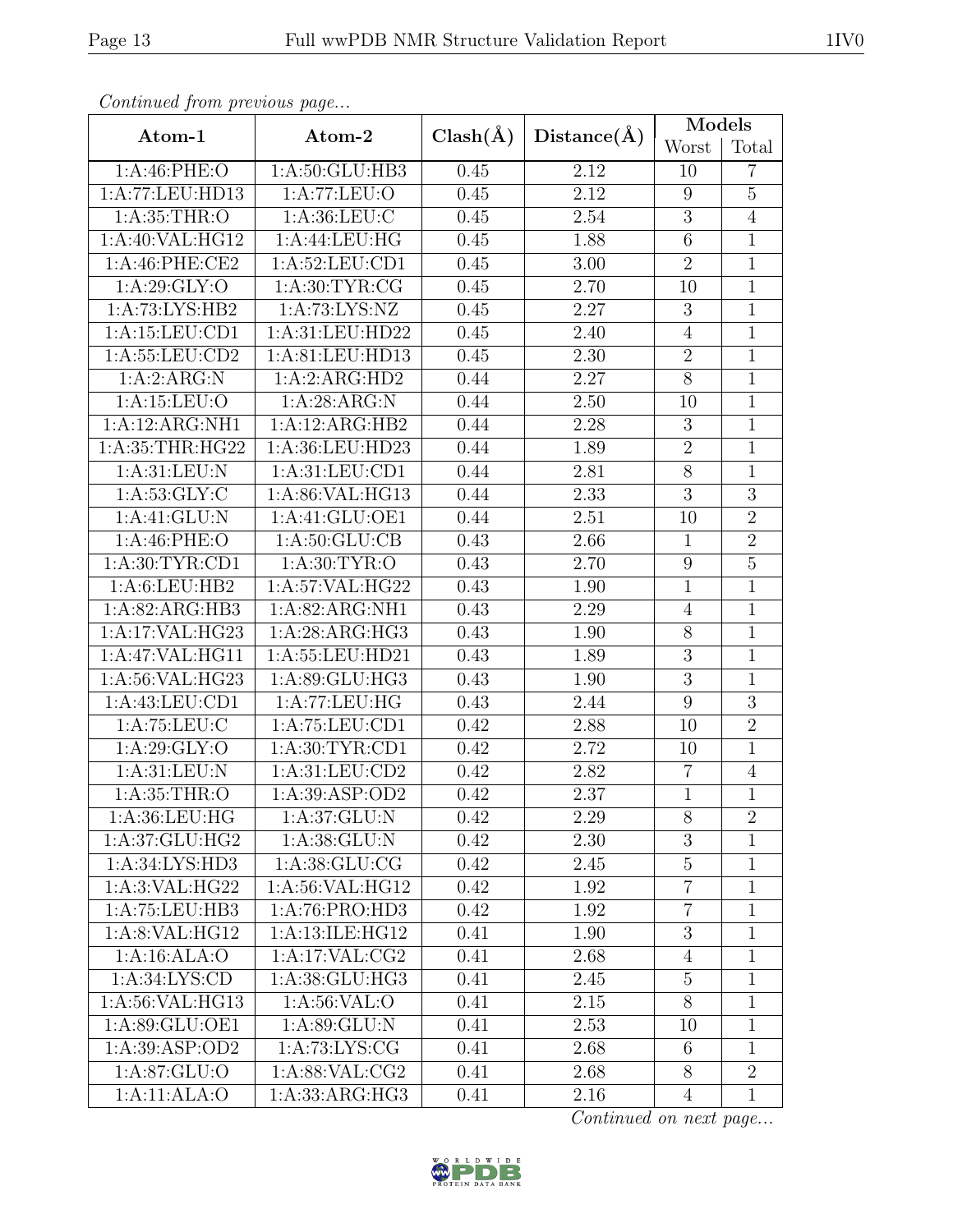| Atom-1           | Atom-2            | $Clash(\AA)$ | Distance(A) | Models         |       |
|------------------|-------------------|--------------|-------------|----------------|-------|
|                  |                   |              |             | Worst          | Total |
| 1: A:44:LEU:CD2  | 1:A:84:ARG:NH1    | 0.41         | 2.84        |                | 1     |
| 1: A:34: LYS:O   | 1: A:73: LYS: HE3 | 0.41         | 2.15        |                | 1     |
| 1: A:76: PRO:O   | 1: A:79: GLU: HG2 | 0.41         | 2.16        |                | 1     |
| 1:A:2:ARG:N      | 1:A:2:ARG:CD      | 0.41         | 2.84        | 8              | 1     |
| 1:A:44:LEU:HD22  | 1:A:84:ARG:NH1    | 0.40         | 2.31        |                | 1     |
| 1:A:47:VAL:CG2   | 1: A:55:LEU:HD11  | 0.40         | 2.46        | 3              | 1     |
| 1: A:35:THR:OG1  | 1: A:38: GLU: HG2 | 0.40         | 2.16        | 7              | 1     |
| 1:A:15:LEU:CD2   | 1: A:31: LEU:HD22 | 0.40         | 2.47        | 3              | 1     |
| 1: A:77:LEU: C   | 1:A:77:LEU:CD1    | 0.40         | 2.90        | $\overline{2}$ | 1     |
| 1: A:15: LEU: CG | 1: A:31: LEU:CD1  | 0.40         | 3.00        | 8              | 1     |

Continued from previous page...

#### 6.3 Torsion angles  $(i)$

#### 6.3.1 Protein backbone  $(i)$

In the following table, the Percentiles column shows the percent Ramachandran outliers of the chain as a percentile score with respect to all PDB entries followed by that with respect to all NMR entries. The Analysed column shows the number of residues for which the backbone conformation was analysed and the total number of residues.

| Mol | Chain | Analysed        | Favoured            | Outliers<br>Allowed          |        | Percentiles |    |
|-----|-------|-----------------|---------------------|------------------------------|--------|-------------|----|
|     |       | 65/98(66%)      | $157\pm2(88\pm3\%)$ | $6\pm2(9\pm2\%)$ 2±1 (2±1\%) |        |             | 48 |
| All |       | $650/980(66\%)$ | 574 (88%)           | 61 $(9\%)$                   | 15(2%) |             | 48 |

All 6 unique Ramachandran outliers are listed below. They are sorted by the frequency of occurrence in the ensemble.

| $Mol$   Chain   Res |    | Type       | Models (Total) |
|---------------------|----|------------|----------------|
|                     | 36 | <b>LEU</b> |                |
|                     | 11 | <b>ALA</b> |                |
|                     | 10 | <b>GLU</b> |                |
|                     | 28 | ARG        |                |
|                     |    | <b>GLY</b> |                |
|                     | 73 | <b>LYS</b> |                |

#### 6.3.2 Protein sidechains  $(i)$

In the following table, the Percentiles column shows the percent sidechain outliers of the chain as a percentile score with respect to all PDB entries followed by that with respect to all NMR entries. The Analysed column shows the number of residues for which the sidechain conformation

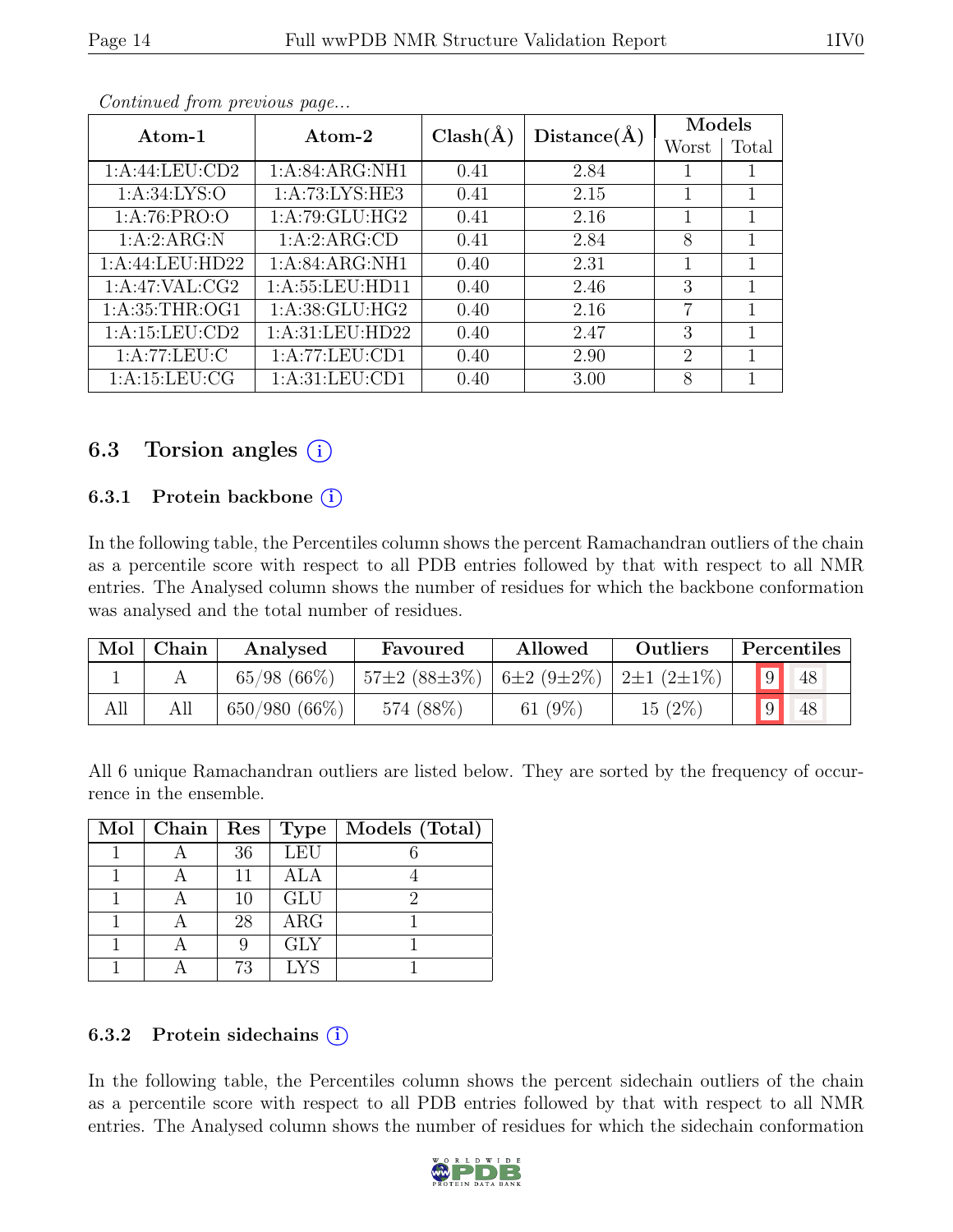| Mol | Chain | Analysed        | Rotameric                              | <b>Outliers</b> | Percentiles |             |
|-----|-------|-----------------|----------------------------------------|-----------------|-------------|-------------|
|     |       | $51/77(66\%)$   | $50\pm1(97\pm2\%)$   2 $\pm1(3\pm2\%)$ |                 | 45          | $\sqrt{89}$ |
| All |       | $510/770(66\%)$ | 495 $(97\%)$                           | 15(3%)          | 45          | 89          |

was analysed and the total number of residues.

All 11 unique residues with a non-rotameric sidechain are listed below. They are sorted by the frequency of occurrence in the ensemble.

| Mol          | Chain | Res | <b>Type</b> | Models (Total) |
|--------------|-------|-----|-------------|----------------|
| 1            | А     | 2   | ARG         | 2              |
| 1            | A     | 35  | <b>THR</b>  | 2              |
| $\mathbf{1}$ | А     | 36  | LEU         | $\overline{2}$ |
| 1            | А     | 41  | <b>GLU</b>  | $\overline{2}$ |
| 1            | А     | 10  | GLU         | 1              |
| 1            | А     | 39  | <b>ASP</b>  | 1              |
| $\mathbf{1}$ | А     | 12  | $\rm{ARG}$  | 1              |
| 1            | A     | 37  | GLU         | 1              |
| 1            | A     | 48  | ARG         | 1              |
| 1            | А     | 73  | <b>LYS</b>  | 1              |
|              |       | 89  | GLU         |                |

#### 6.3.3 RNA  $(i)$

There are no RNA molecules in this entry.

#### 6.4 Non-standard residues in protein, DNA, RNA chains  $(i)$

There are no non-standard protein/DNA/RNA residues in this entry.

#### 6.5 Carbohydrates  $(i)$

There are no monosaccharides in this entry.

#### 6.6 Ligand geometry  $(i)$

There are no ligands in this entry.

#### 6.7 Other polymers  $(i)$

There are no such molecules in this entry.

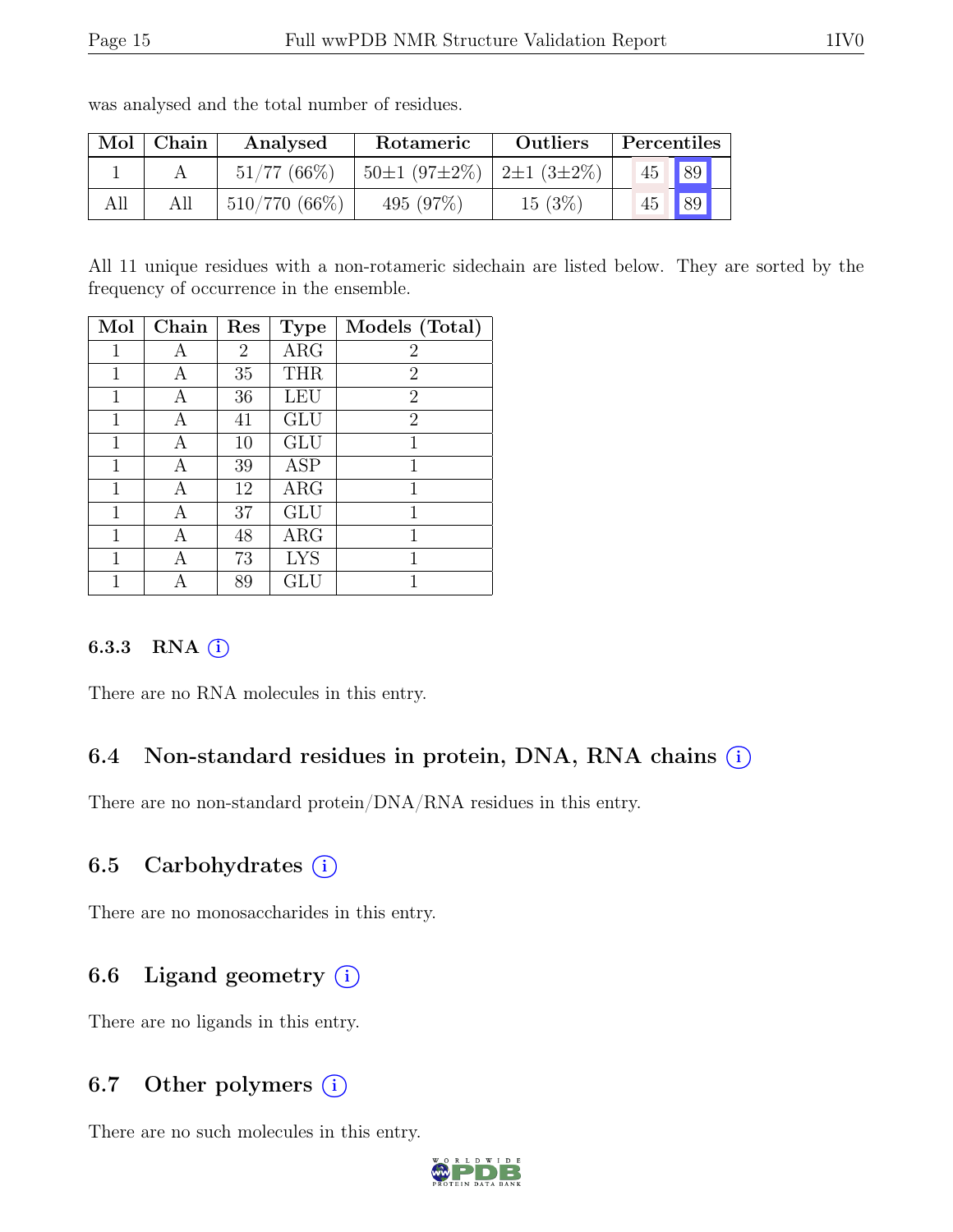## 6.8 Polymer linkage issues (i)

There are no chain breaks in this entry.